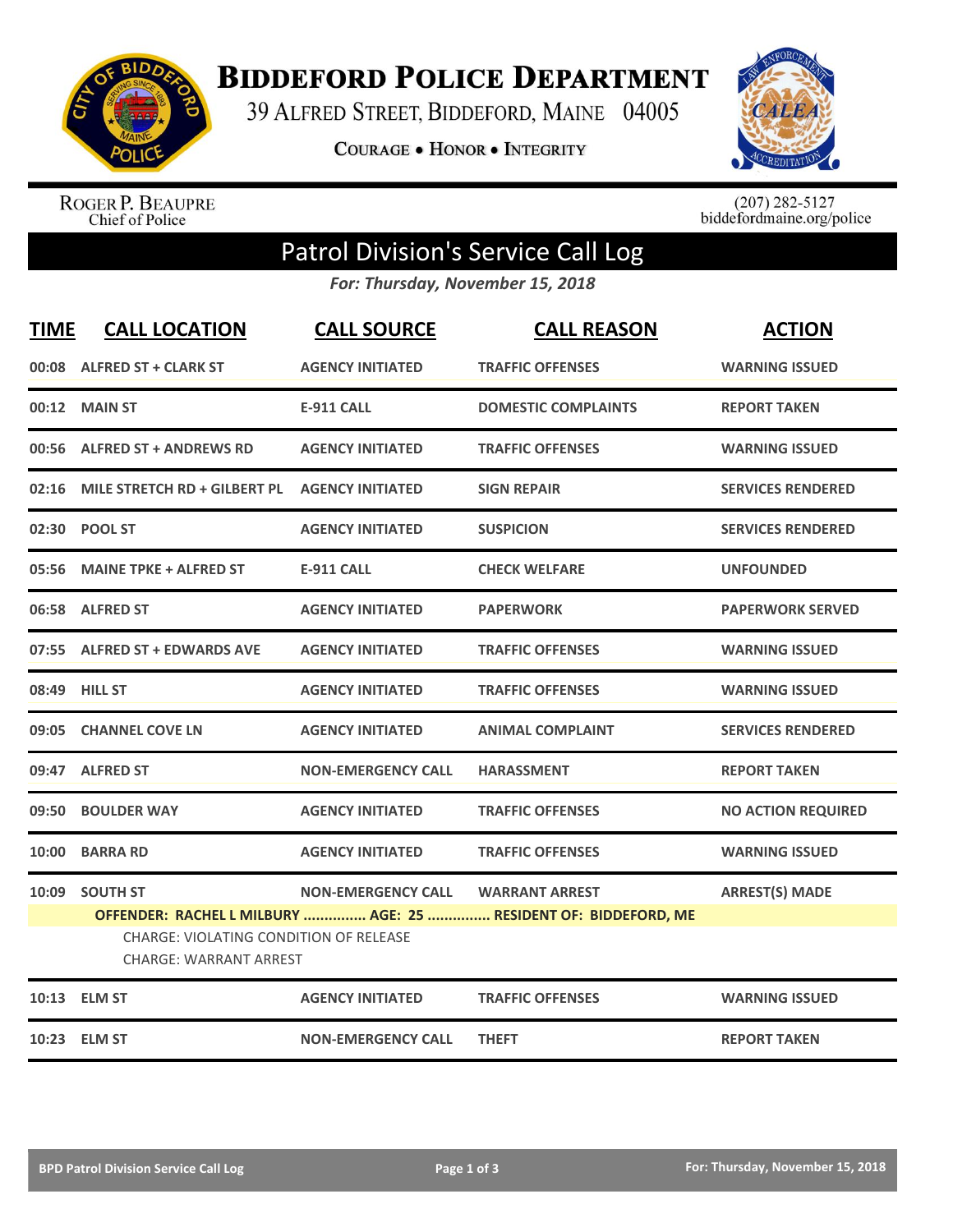| <u>TIME</u> | <b>CALL LOCATION</b>                               | <b>CALL SOURCE</b>                                             | <b>CALL REASON</b>                                                        | <b>ACTION</b>                |
|-------------|----------------------------------------------------|----------------------------------------------------------------|---------------------------------------------------------------------------|------------------------------|
| 10:49       | <b>SHOPS WAY</b>                                   | <b>AGENCY INITIATED</b>                                        | <b>TRAFFIC OFFENSES</b>                                                   | <b>CITATION ISSUED</b>       |
|             |                                                    |                                                                | OFFENDER: CASEY LEE PETRELLA  AGE: 26  RESIDENT OF: WELLS, ME             |                              |
|             | <b>CHARGE: FAILURE TO REGISTER VEHICLE</b>         |                                                                |                                                                           |                              |
|             | 11:49 BENSON RD                                    | <b>AGENCY INITIATED</b>                                        | <b>ANIMAL COMPLAINT</b>                                                   | <b>SERVICES RENDERED</b>     |
| 13:00       | <b>ELM ST + AMHERST ST</b>                         | <b>AGENCY INITIATED</b>                                        | <b>TRAFFIC OFFENSES</b>                                                   | <b>REPORT TAKEN</b>          |
|             | 13:23 ELM ST                                       | <b>AGENCY INITIATED</b>                                        | <b>TRAFFIC OFFENSES</b>                                                   | <b>CITATION ISSUED</b>       |
|             |                                                    |                                                                | OFFENDER: JAMES B HANLON-SMITH  AGE: 37  RESIDENT OF: PORTLAND, ME        |                              |
|             | <b>CHARGE: OPERATE VEHICLE WITHOUT LICENSE</b>     |                                                                |                                                                           |                              |
|             | 14:35 LAMBERT ST                                   | <b>AGENCY INITIATED</b>                                        | <b>ANIMAL COMPLAINT</b>                                                   | <b>SERVICES RENDERED</b>     |
|             | 15:50 SULLIVAN ST                                  | <b>E-911 CALL</b>                                              | <b>ASSAULT</b>                                                            | <b>ARREST(S) MADE</b>        |
|             |                                                    |                                                                | OFFENDER: CHRISTOPHER RONALD EMERSON  AGE: 18  RESIDENT OF: BIDDEFORD, ME |                              |
|             | CHARGE: DOMESTIC VIOLENCE ASSAULT                  |                                                                |                                                                           |                              |
|             | 16:16 ALFRED ST                                    | <b>WALK-IN AT STATION</b>                                      | <b>COURT ORDERED CHECK IN</b>                                             | <b>SERVICES RENDERED</b>     |
|             | <b>16:18 PRECOURT ST</b>                           | <b>AGENCY INITIATED</b>                                        | <b>TRAFFIC OFFENSES</b>                                                   | <b>WARNING ISSUED</b>        |
|             | 17:07 ALFRED ST                                    | <b>NON-EMERGENCY CALL</b>                                      | <b>ARTICLES LOST/FOUND</b>                                                | <b>NO ACTION REQUIRED</b>    |
|             | 17:19 ELM ST                                       | <b>WALK-IN AT STATION</b>                                      | <b>FRAUD (INSUFFICIENT FUNDS)</b>                                         | <b>SERVICES RENDERED</b>     |
|             | 17:30 ANDREWS RD                                   | <b>E-911 CALL</b>                                              | 911 MISUSE                                                                | <b>NO ACTION REQUIRED</b>    |
|             | 17:36 ELM ST                                       | <b>NON-EMERGENCY CALL</b>                                      | <b>DISABLED VEHICLE</b>                                                   | <b>SERVICES RENDERED</b>     |
|             | 17:52 ALFRED ST                                    | <b>WALK-IN AT STATION</b>                                      | <b>ARTICLES LOST/FOUND</b>                                                | <b>REPORT TAKEN</b>          |
|             | 18:28 WILLIAMS CT                                  | <b>NON-EMERGENCY CALL</b>                                      | <b>ANIMAL COMPLAINT</b>                                                   | <b>UNABLE TO LOCATE</b>      |
|             | <b>18:38 WENTWORTH CT</b>                          | <b>NON-EMERGENCY CALL</b>                                      | <b>PARKING COMPLAINT</b>                                                  | <b>PARKING TICKET ISSUED</b> |
|             | 19:04 ELM ST + ST JOSEPH ST                        | <b>AGENCY INITIATED</b>                                        | <b>TRAFFIC OFFENSES</b>                                                   | <b>WARNING ISSUED</b>        |
|             | 19:27 POOL ST + HEDLEY REYNOLDS W AGENCY INITIATED |                                                                | <b>TRAFFIC OFFENSES</b>                                                   | <b>WARNING ISSUED</b>        |
| 19:45       | <b>BEACH HOUSE LN</b>                              | <b>AGENCY INITIATED</b>                                        | <b>DRUG</b>                                                               | <b>CITATION ISSUED</b>       |
|             |                                                    |                                                                | OFFENDER: PATRICK THOMAS BRIMNER  AGE: 19  RESIDENT OF: W BOYLSTON, MA    |                              |
|             |                                                    | CHARGE: POSSESSION OF MARIJUANA UNDER 21YRS OLD- OVER 1 1/4 OZ |                                                                           |                              |
|             | 20:32 ELM ST                                       | <b>AGENCY INITIATED</b>                                        | <b>TRAFFIC OFFENSES</b>                                                   | <b>WARNING ISSUED</b>        |
|             | 21:05 SHOPS WAY                                    | <b>AGENCY INITIATED</b>                                        | <b>TRAFFIC OFFENSES</b>                                                   | <b>CITATION ISSUED</b>       |
| 21:11       | <b>MAIN ST</b>                                     | <b>AGENCY INITIATED</b>                                        | <b>SUSPICION</b>                                                          | <b>NO VIOLATION</b>          |
|             | 21:20 ALFRED ST                                    | <b>NON-EMERGENCY CALL</b>                                      | <b>ALL OTHER</b>                                                          | <b>SERVICES RENDERED</b>     |